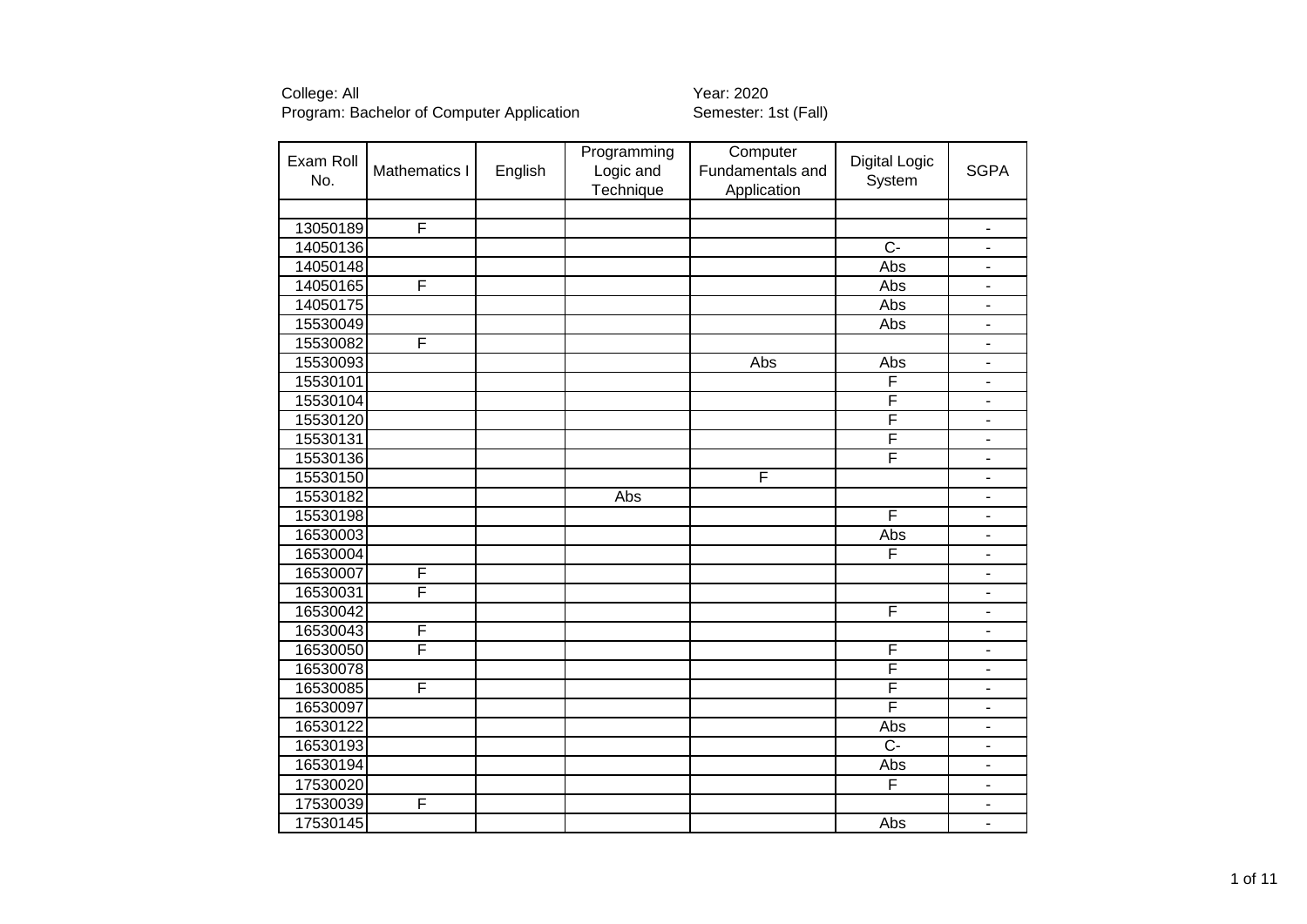College: All<br>Program: Bachelor of Computer Application **The Semeter: Wear: 2020**<br>
Semester: 1st (Fall) Program: Bachelor of Computer Application

| Exam Roll<br>No. | Mathematics I    | English | Programming<br>Logic and<br>Technique | Computer<br>Fundamentals and<br>Application | <b>Digital Logic</b><br>System | <b>SGPA</b>                  |
|------------------|------------------|---------|---------------------------------------|---------------------------------------------|--------------------------------|------------------------------|
|                  |                  |         |                                       |                                             |                                |                              |
| 17530180         |                  | F       |                                       |                                             |                                | $\blacksquare$               |
| 17530197         |                  |         |                                       |                                             | F                              | $\overline{\phantom{a}}$     |
| 17530202         |                  |         |                                       | Abs                                         |                                | $\blacksquare$               |
| 18530007         | F                |         |                                       | $\overline{C+}$                             |                                | $\overline{\phantom{0}}$     |
| 18530016         |                  |         | Abs                                   | F                                           |                                | $\qquad \qquad \blacksquare$ |
| 18530019         |                  |         |                                       | $\overline{C}$ -                            |                                | $\overline{\phantom{0}}$     |
| 18530031         |                  |         | Abs                                   | Abs                                         |                                | $\qquad \qquad \blacksquare$ |
| 18530033         |                  |         |                                       | $\overline{B}$ -                            |                                | $\overline{\phantom{0}}$     |
| 18530037         | F                |         |                                       |                                             |                                | $\overline{\phantom{m}}$     |
| 18530039         | F                |         |                                       | $\overline{C+}$                             |                                | $\blacksquare$               |
| 18530046         |                  |         |                                       |                                             | F                              | $\qquad \qquad \blacksquare$ |
| 18530078         |                  |         |                                       |                                             | Abs                            | $\blacksquare$               |
| 18530091         |                  |         | $\overline{C}$                        |                                             |                                | $\overline{a}$               |
| 18530104         |                  |         | F                                     | $\overline{\text{c}}$                       |                                | ÷.                           |
| 18530106         |                  |         |                                       |                                             | F                              | ٠                            |
| 18530130         |                  |         |                                       |                                             | F                              | $\overline{\phantom{m}}$     |
| 18530157         |                  |         |                                       |                                             | $\overline{\text{c}}$          | $\overline{\phantom{m}}$     |
| 18530165         |                  |         |                                       |                                             | Abs                            | $\blacksquare$               |
| 18530206         | Abs              |         |                                       |                                             |                                | ÷,                           |
| 18530228         |                  |         | Abs                                   |                                             |                                | $\overline{a}$               |
| 18530233         | F                |         | Abs                                   |                                             | Abs                            | $\overline{\phantom{a}}$     |
| 18530239         |                  |         |                                       | C                                           |                                | ÷.                           |
| 18530242         |                  |         |                                       | $\overline{\text{c}}$                       | Abs                            | $\overline{a}$               |
| 18530255         |                  |         |                                       |                                             | Abs                            | $\qquad \qquad \blacksquare$ |
| 18530260         |                  |         |                                       |                                             | Abs                            | $\qquad \qquad \blacksquare$ |
| 18530266         |                  |         |                                       | Abs                                         |                                | $\qquad \qquad \blacksquare$ |
| 18530278         |                  |         |                                       |                                             | F                              | $\overline{\phantom{m}}$     |
| 18530279         |                  |         | F                                     | B                                           |                                | $\overline{\phantom{a}}$     |
| 18530286         |                  |         | Abs                                   | <b>B-</b>                                   |                                | $\overline{\phantom{m}}$     |
| 19530001         |                  |         |                                       |                                             | F                              | $\blacksquare$               |
| 19530006         |                  |         |                                       |                                             | $\overline{C}$                 | $\overline{\phantom{0}}$     |
| 19530007         | $\overline{C}$ - |         |                                       |                                             | F                              | $\overline{a}$               |
|                  |                  |         |                                       |                                             |                                |                              |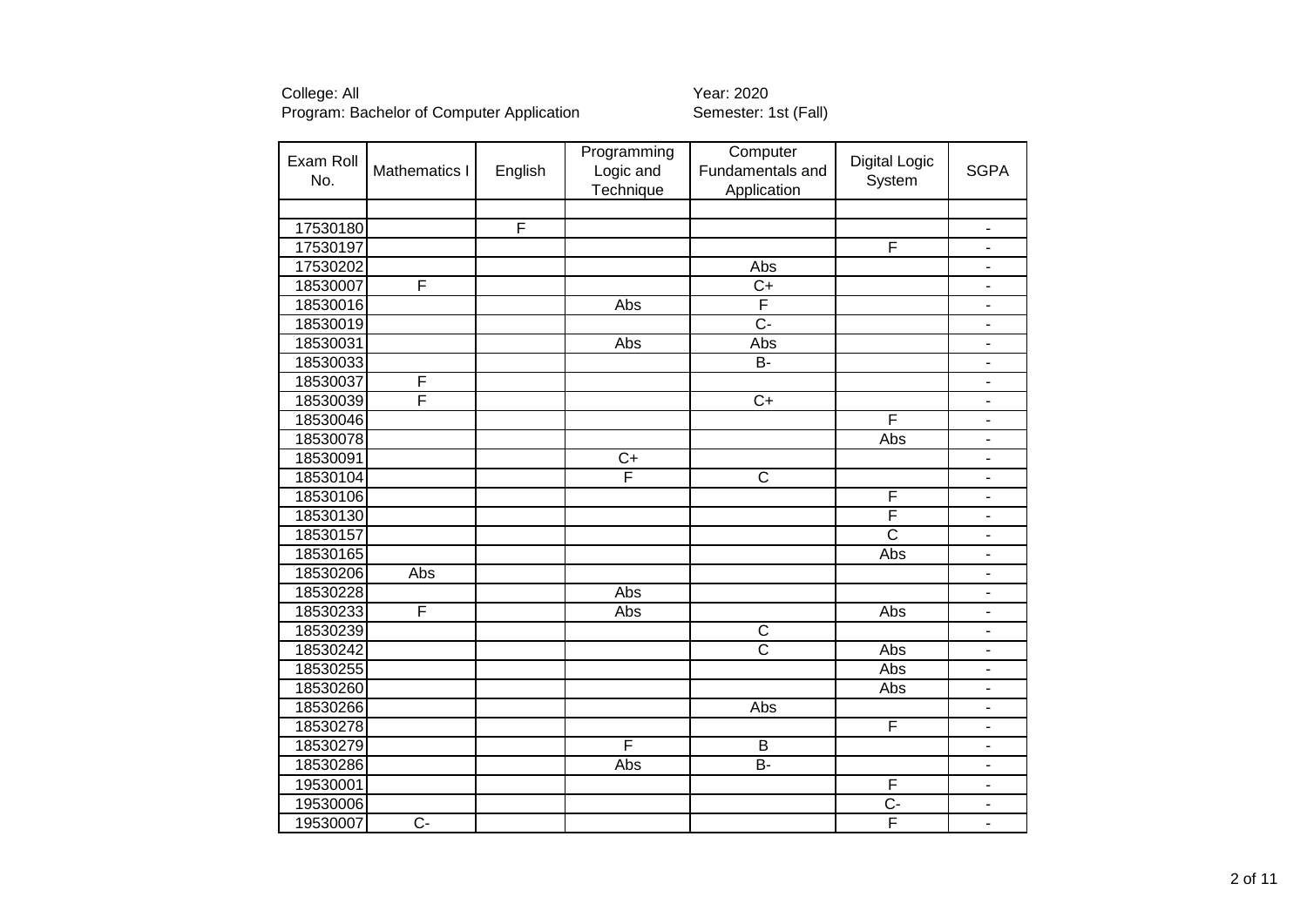College: All<br>Program: Bachelor of Computer Application **1998** Year: 2020<br>Semester: 1st (Fall) Program: Bachelor of Computer Application

Exam Roll  $N_{\text{O}}$  Mathematics I English Programming Logic and **Technique Computer** Fundamentals and Application Digital Logic gital Logic<br>System SGPA 19530008 F F - 19530011 B- F - 19530015 Abs Abs - 19530020 F | | | | | | | | F | -19530021 F | | | | | | | | F | -19530022 Abs - 19530029 F - 19530030| Abs | | | | | | | | | | | | | 19530035 F - 19530037 F - 19530041 C- - 19530043 C - 19530051 F | | | | | | | | F | -19530052 Abs - 19530060 F - 19530076 F - 19530077 F - 19530087 F - 19530088 C | | | | | | | | | | | | | 19530097 F - 19530098 F - 19530099 F - 19530100 F - 19530104 F | | | | | | | F | -19530107 F - 19530110 Abs - 19530111 F - 19530113 F | | | | | | | | F | -19530120 F - 19530121 F - 19530122 | | | | | Abs | -19530123 F -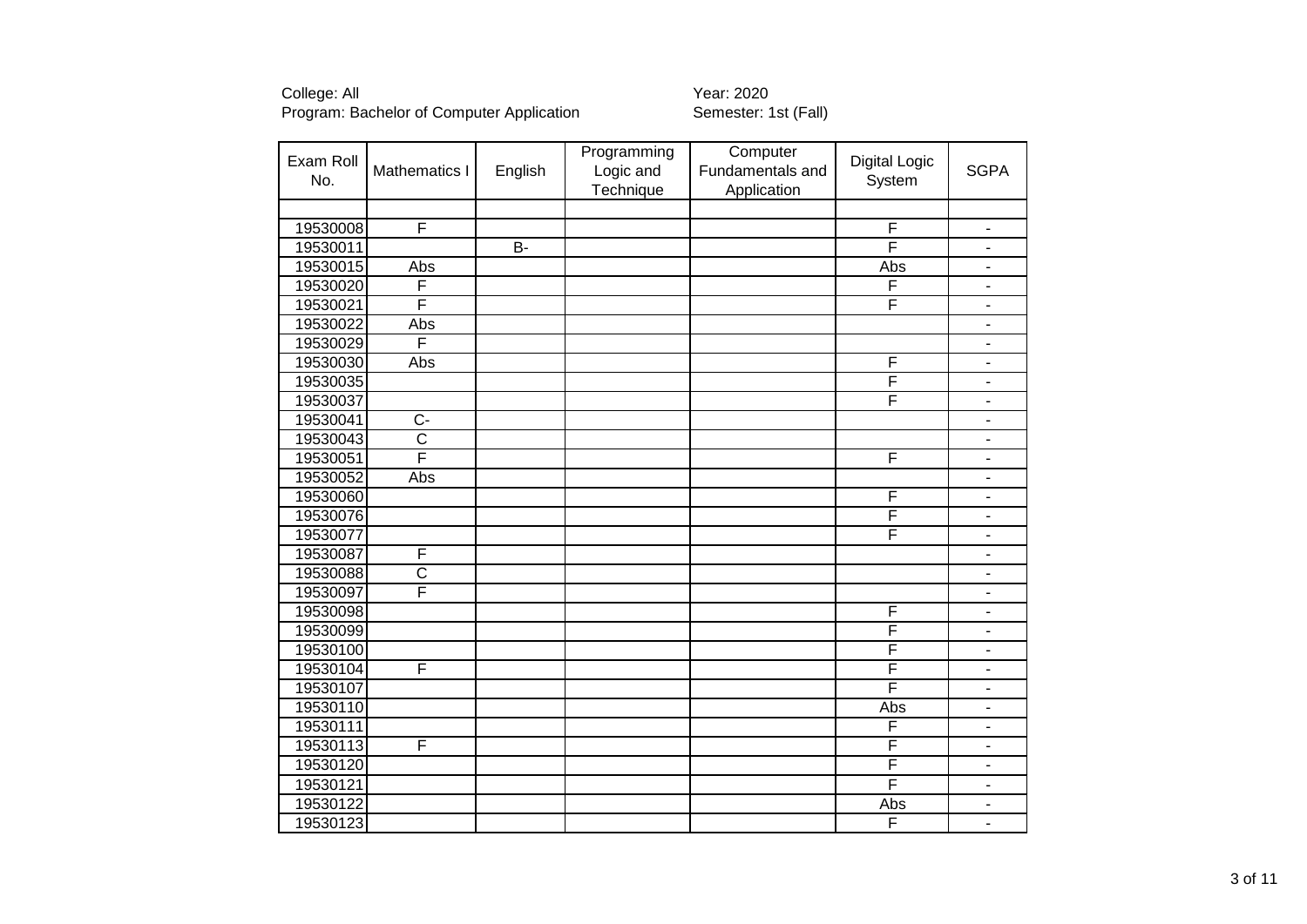| Exam Roll |                       |         | Programming    | Computer         | <b>Digital Logic</b> |                              |
|-----------|-----------------------|---------|----------------|------------------|----------------------|------------------------------|
| No.       | Mathematics I         | English | Logic and      | Fundamentals and | System               | <b>SGPA</b>                  |
|           |                       |         | Technique      | Application      |                      |                              |
|           |                       |         |                |                  |                      |                              |
| 19530124  |                       |         | Abs            |                  | F                    | $\overline{\phantom{a}}$     |
| 19530127  |                       |         |                |                  | Abs                  | $\qquad \qquad \blacksquare$ |
| 19530132  | F                     |         |                |                  | F                    | $\overline{\phantom{a}}$     |
| 19530134  | F                     |         |                |                  | F                    | $\frac{1}{2}$                |
| 19530135  | Abs                   |         |                | $\overline{B}$   |                      | $\blacksquare$               |
| 19530136  |                       |         | $\overline{C}$ |                  | Abs                  | $\overline{\phantom{a}}$     |
| 19530137  |                       |         |                |                  | Abs                  | $\overline{\phantom{a}}$     |
| 19530140  |                       |         | $\overline{C}$ |                  | Abs                  |                              |
| 19530144  |                       |         |                |                  | F                    |                              |
| 19530147  |                       |         |                |                  | F                    | $\overline{a}$               |
| 19530152  |                       |         |                |                  | Abs                  | $\overline{\phantom{a}}$     |
| 19530154  |                       |         |                | $\overline{C}$   |                      | $\blacksquare$               |
| 19530157  |                       |         |                |                  | F                    | $\blacksquare$               |
| 19530158  |                       |         |                |                  | Abs                  | $\qquad \qquad \blacksquare$ |
| 19530159  | F                     |         |                |                  |                      | $\blacksquare$               |
| 19530163  | $\overline{\text{c}}$ |         |                |                  | F                    | $\blacksquare$               |
| 19530178  |                       |         |                |                  | $\overline{C}$ -     | $\blacksquare$               |
| 19530188  |                       |         |                |                  | Abs                  |                              |
| 19530190  |                       |         |                | Abs              | F                    |                              |
| 19530191  |                       |         |                |                  | Abs                  |                              |
| 19530193  |                       |         |                |                  | F                    | $\blacksquare$               |
| 19530195  |                       |         |                |                  | F                    | $\blacksquare$               |
| 19530200  |                       |         |                |                  | Abs                  | $\overline{\phantom{a}}$     |
| 19530203  |                       |         |                |                  | F                    | $\overline{\phantom{0}}$     |
| 19530205  | Abs                   |         | Abs            |                  |                      | $\blacksquare$               |
| 19530209  |                       |         |                | Abs              |                      | $\qquad \qquad \blacksquare$ |
| 19530212  |                       | F       |                |                  | Abs                  | $\qquad \qquad \blacksquare$ |
| 19530213  |                       | F       |                |                  | F                    | $\overline{\phantom{0}}$     |
| 19530214  |                       | Abs     |                |                  |                      | $\blacksquare$               |
| 19530215  |                       | $C+$    |                |                  |                      | $\overline{\phantom{a}}$     |
| 19530216  |                       |         |                |                  | F                    | $\blacksquare$               |
| 20530001  | $\overline{C}$        | $B+$    | $B+$           | $B+$             | F                    | $\overline{\phantom{a}}$     |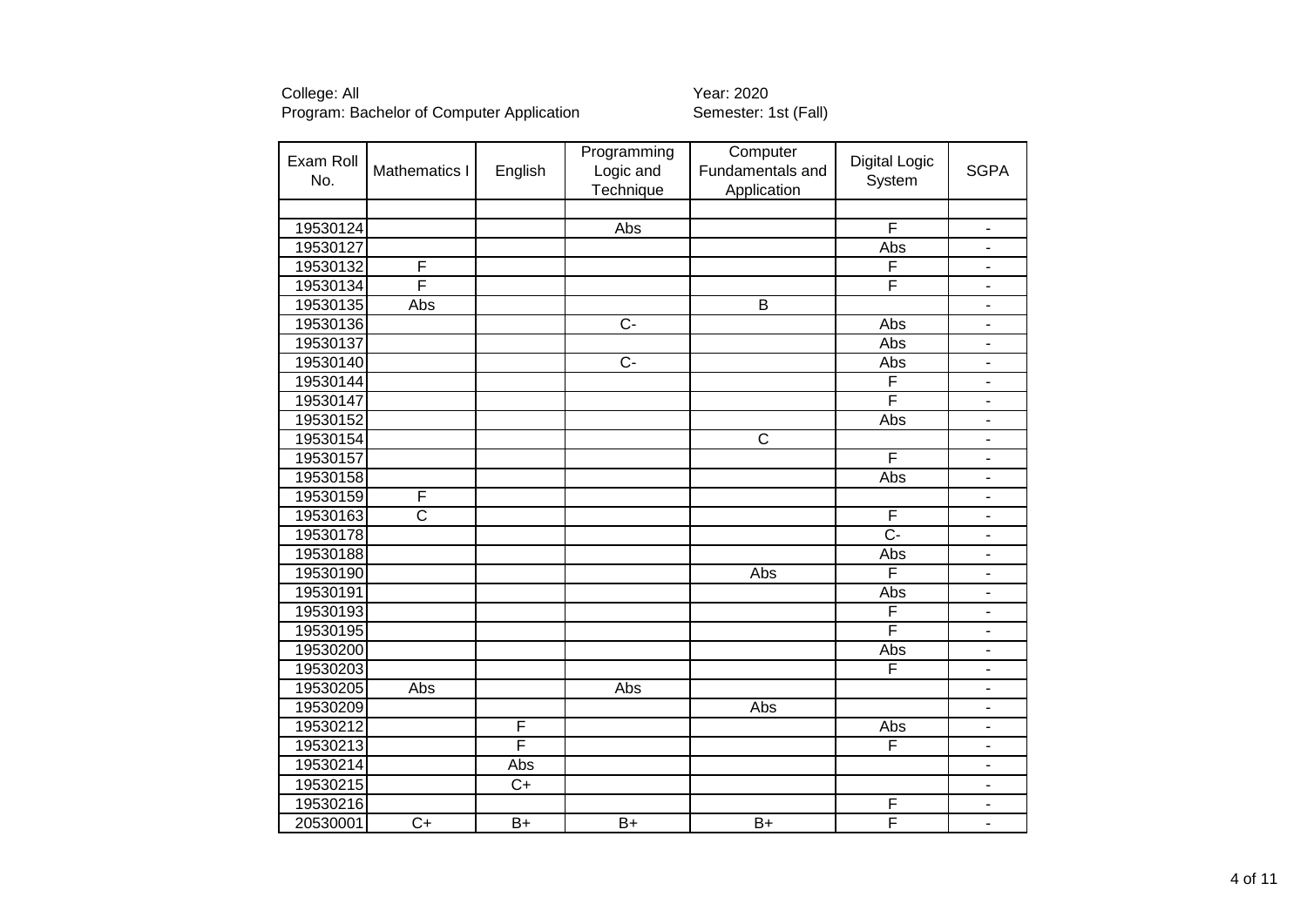| Exam Roll |                       |                         | Programming           | Computer                |                       |                              |
|-----------|-----------------------|-------------------------|-----------------------|-------------------------|-----------------------|------------------------------|
|           | Mathematics I         | English                 | Logic and             | Fundamentals and        | <b>Digital Logic</b>  | <b>SGPA</b>                  |
| No.       |                       |                         | Technique             | Application             | System                |                              |
|           |                       |                         |                       |                         |                       |                              |
| 20530002  | <b>B-</b>             | $C+$                    | A-                    | A-                      | B-                    | 3.02                         |
| 20530003  | F                     | $C+$                    | $\overline{\text{c}}$ | $\overline{\text{c}}$   | F                     | $\blacksquare$               |
| 20530004  | $\overline{C}$ -      | $\overline{C}$          | <b>B-</b>             | B-                      | F                     | $\blacksquare$               |
| 20530005  | B-                    | $\overline{\mathsf{B}}$ | A-                    | A                       | F                     | $\blacksquare$               |
| 20530006  | F                     | $\overline{C+}$         | $\overline{B+}$       | $\overline{B+}$         | F                     | $\blacksquare$               |
| 20530007  | F                     | $\overline{\text{c}}$   | $B+$                  | $\overline{C}$          | F                     | $\blacksquare$               |
| 20530008  | Expelled              | F                       | $\overline{C+}$       | $\overline{C+}$         | F                     |                              |
| 20530009  | F                     | $\overline{\text{c}}$   | F                     | $\overline{C}$          | F                     | $\overline{\phantom{a}}$     |
| 20530011  | F                     | $\overline{C+}$         | B-                    | $\overline{\text{c}}$   | $\overline{\text{c}}$ |                              |
| 20530012  | $\overline{C+}$       | $\overline{A}$ -        | $\overline{A}$ -      | $\overline{\mathsf{B}}$ | $\overline{\text{c}}$ | 2.94                         |
| 20530013  | F                     | $\overline{\text{c}}$   | F                     | $\overline{D+}$         | F                     | $\blacksquare$               |
| 20530014  | Abs                   | Abs                     | Abs                   | Abs                     | Abs                   |                              |
| 20530015  | A-                    | $\overline{B}$          | $\overline{B}$        | $\overline{A}$ -        | B-                    | 3.28                         |
| 20530016  | F                     | $\overline{C+}$         | $\overline{B+}$       | $\overline{\text{c}}$   | F                     | $\blacksquare$               |
| 20530017  | F                     | $\overline{\text{c}}$   | $\overline{C+}$       | $\overline{C}$ -        | F                     | $\blacksquare$               |
| 20530018  | F                     | F                       | F                     | $\overline{C}$ -        | F                     | $\overline{\phantom{a}}$     |
| 20530019  | $\overline{C+}$       | $\overline{\text{c}}$   | $\overline{C+}$       | $\overline{C+}$         | F                     | $\overline{\phantom{a}}$     |
| 20530020  | A-                    | A-                      | $B+$                  | B                       | F                     | $\overline{\phantom{m}}$     |
| 20530021  | $\overline{\text{c}}$ | $\overline{\text{c}}$   | $\overline{C}$ -      | $\overline{C}$ -        | F                     | $\blacksquare$               |
| 20530022  | F                     | $\overline{\text{c}}$   | $\overline{C+}$       | $\overline{\text{c}}$   | F                     |                              |
| 20530023  | $\overline{\text{c}}$ | A-                      | A-                    | A-                      | F                     | $\overline{\phantom{a}}$     |
| 20530024  | $\overline{B+}$       | $\overline{B+}$         | $\overline{A}$        | A-                      | Ē                     | $\blacksquare$               |
| 20530025  | <b>B-</b>             | B                       | <b>B-</b>             | $\overline{\text{C}}$   | F                     | ÷,                           |
| 20530026  | F                     | $\overline{C}$          | F                     | $\overline{\text{c}}$   | F                     | $\blacksquare$               |
| 20530027  | $B+$                  | $\overline{C}$          | $\overline{C+}$       | $\overline{C+}$         | F                     | $\blacksquare$               |
| 20530029  | C                     | A-                      | B+                    | B                       | F                     | $\qquad \qquad \blacksquare$ |
| 20530030  | $\overline{\text{c}}$ | $\overline{\text{c}}$   | <b>B-</b>             | $\overline{\text{c}}$   | F                     | $\qquad \qquad \blacksquare$ |
| 20530031  | F                     | $\overline{C}$ -        | F                     | F                       | F                     | $\blacksquare$               |
| 20530032  | $A -$                 | A-                      | A-                    | $B+$                    | $C+$                  | 3.34                         |
| 20530033  | F                     | F                       | $\overline{\text{c}}$ | $\overline{\text{c}}$   | F                     |                              |
| 20530034  | $\overline{B}$        | $\overline{C+}$         | $\overline{C}$ -      | $\overline{\text{c}}$   | F                     | ÷,                           |
| 20530035  | B-                    | $\overline{B}$          | <b>B-</b>             | $\overline{\mathsf{B}}$ | F                     |                              |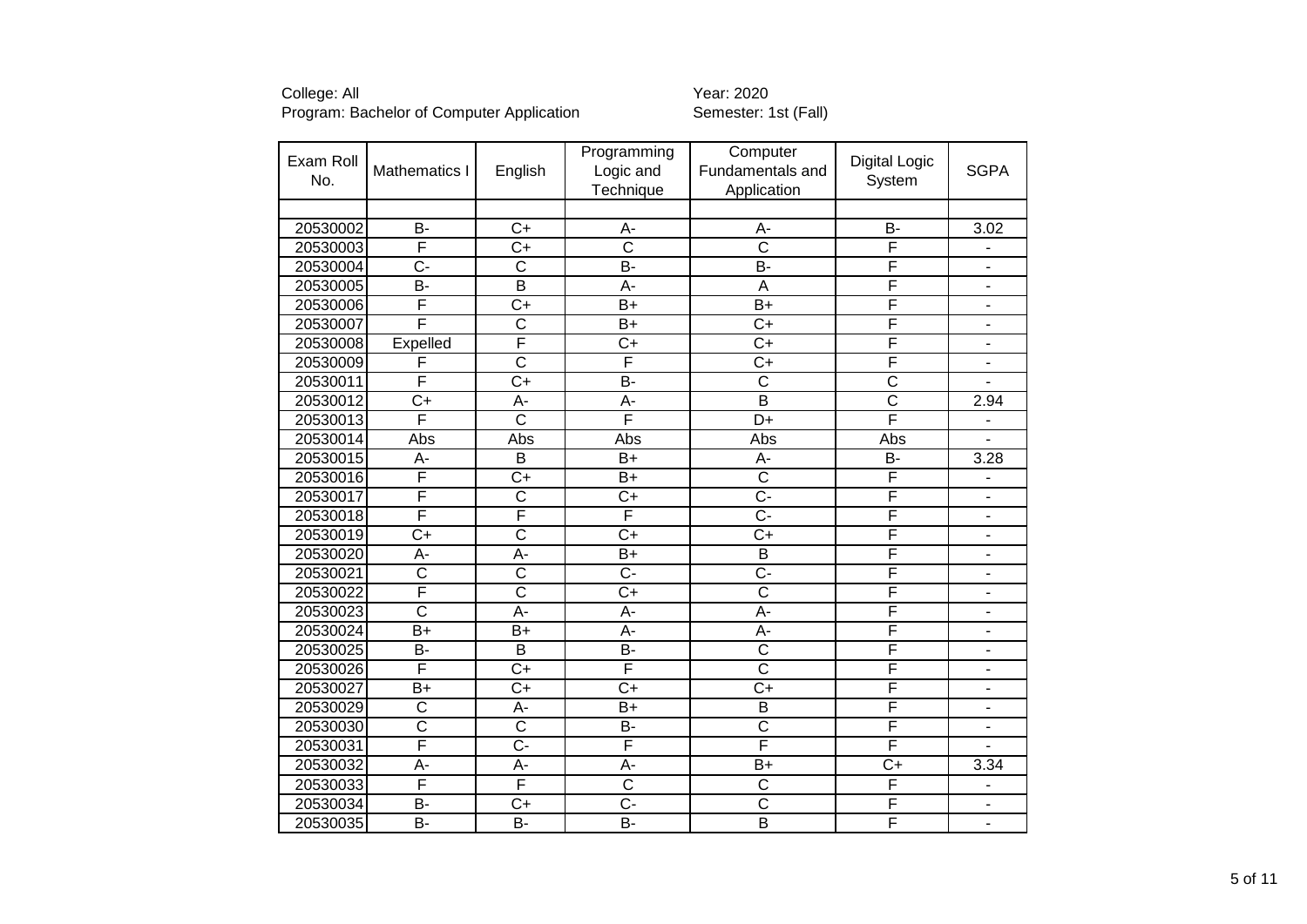|           |                         |                         | Programming           | Computer              |                       |                              |
|-----------|-------------------------|-------------------------|-----------------------|-----------------------|-----------------------|------------------------------|
| Exam Roll | Mathematics I           | English                 | Logic and             | Fundamentals and      | <b>Digital Logic</b>  | <b>SGPA</b>                  |
| No.       |                         |                         | Technique             | Application           | System                |                              |
|           |                         |                         |                       |                       |                       |                              |
| 20530036  | F                       | $\overline{\text{c}}$   | Abs                   | F                     | F                     | $\overline{\phantom{a}}$     |
| 20530037  | Abs                     | Abs                     | Abs                   | F                     | Abs                   | $\overline{\phantom{0}}$     |
| 20530038  | F                       | $\overline{\text{c}}$   | $\overline{C}$ -      | $\overline{\text{c}}$ | F                     | $\blacksquare$               |
| 20530039  | Abs                     | Abs                     | Abs                   | Abs                   | Abs                   | $\overline{\phantom{a}}$     |
| 20530040  | $\overline{C+}$         | $B+$                    | $\overline{B+}$       | $\overline{B+}$       | F                     | $\overline{\phantom{a}}$     |
| 20530041  | $\overline{\mathsf{B}}$ | $\overline{B}$          | $\overline{B}$        | $B -$                 | $\overline{\text{c}}$ | 2.74                         |
| 20530042  | F                       | $\overline{\mathsf{B}}$ | $\overline{\text{c}}$ | $\overline{\text{c}}$ | F                     |                              |
| 20530043  | $\overline{C}$          | $\overline{\mathsf{B}}$ | B+                    | $\overline{C}$        | F                     | ÷,                           |
| 20530045  | F                       | B-                      | $\overline{\text{c}}$ | <del>.</del>          | F                     | $\blacksquare$               |
| 20530046  | F                       | $\overline{C+}$         | $\overline{B}$        | $\overline{C+}$       | F                     |                              |
| 20530047  | $\overline{A}$ -        | $\overline{B+}$         | A-                    | A                     | $\overline{A}$        | 3.74                         |
| 20530048  | F                       | $\overline{\text{c}}$   | $\overline{C}$ -      | $\overline{C}$ -      | F                     | $\qquad \qquad \blacksquare$ |
| 20530049  | $\overline{C+}$         | $\overline{\mathsf{B}}$ | $\overline{C+}$       | $\overline{B+}$       | $\overline{B+}$       | 2.84                         |
| 20530050  | A                       | $\overline{B}$          | $B+$                  | A                     | A-                    | 3.54                         |
| 20530051  | $\overline{\mathsf{B}}$ | $\overline{C+}$         | $\overline{\text{c}}$ | $\overline{\text{c}}$ | <del>.</del>          | 2.20                         |
| 20530052  | $\overline{D+}$         | $\overline{\mathsf{C}}$ | $\overline{\text{c}}$ | B                     | $\overline{\text{c}}$ | 2.06                         |
| 20530053  | $\overline{A}$          | $\overline{B+}$         | А-                    | A                     | $\overline{A}$ -      | 3.68                         |
| 20530054  | $\overline{A}$ -        | $\overline{C}$          | $\overline{C}$ -      | $\overline{\text{c}}$ | $\overline{\text{c}}$ | 2.34                         |
| 20530055  | $\overline{C+}$         | $\overline{\text{c}}$   | $\overline{\text{c}}$ | $\overline{\text{c}}$ | F                     |                              |
| 20530056  | A                       | $B+$                    | A-                    | $\overline{\text{c}}$ | $B+$                  | 3.26                         |
| 20530057  | F                       | Abs                     | F                     | D+                    | F                     |                              |
| 20530058  | F                       | $\overline{C}$          | D+                    | $\overline{C}$        | F                     |                              |
| 20530059  | $B+$                    | $\overline{B}$          | A-                    | $C+$                  | A-                    | 3.20                         |
| 20530060  | $\overline{\text{c}}$   | $\overline{\text{c}}$   | $\overline{\text{c}}$ | $\overline{C}$ -      | F                     |                              |
| 20530061  | $\overline{B}$          | $\overline{C+}$         | $\overline{C}$ -      | D+                    | $\overline{C}$ -      | 1.94                         |
| 20530062  | A-                      | $B+$                    | $C+$                  | $C+$                  | $B+$                  | 2.98                         |
| 20530063  | Abs                     | Abs                     | Abs                   | Abs                   | Abs                   | $\blacksquare$               |
| 20530064  | F                       | $\overline{C}$          | D                     | F                     | F                     | $\blacksquare$               |
| 20530065  | $C+$                    | $C+$                    | $C -$                 | $\overline{C}$        | F                     | $\overline{a}$               |
| 20530066  | $\overline{A}$          | $\overline{C}$          | <b>B-</b>             | $B+$                  | $\overline{A}$        | 3.26                         |
| 20530067  | F                       | $\overline{\text{c}}$   | $\overline{\text{c}}$ | $\overline{C}$        | F                     |                              |
| 20530068  | F                       | $\overline{C+}$         | $\overline{\text{c}}$ | B-                    | F                     | $\overline{\phantom{0}}$     |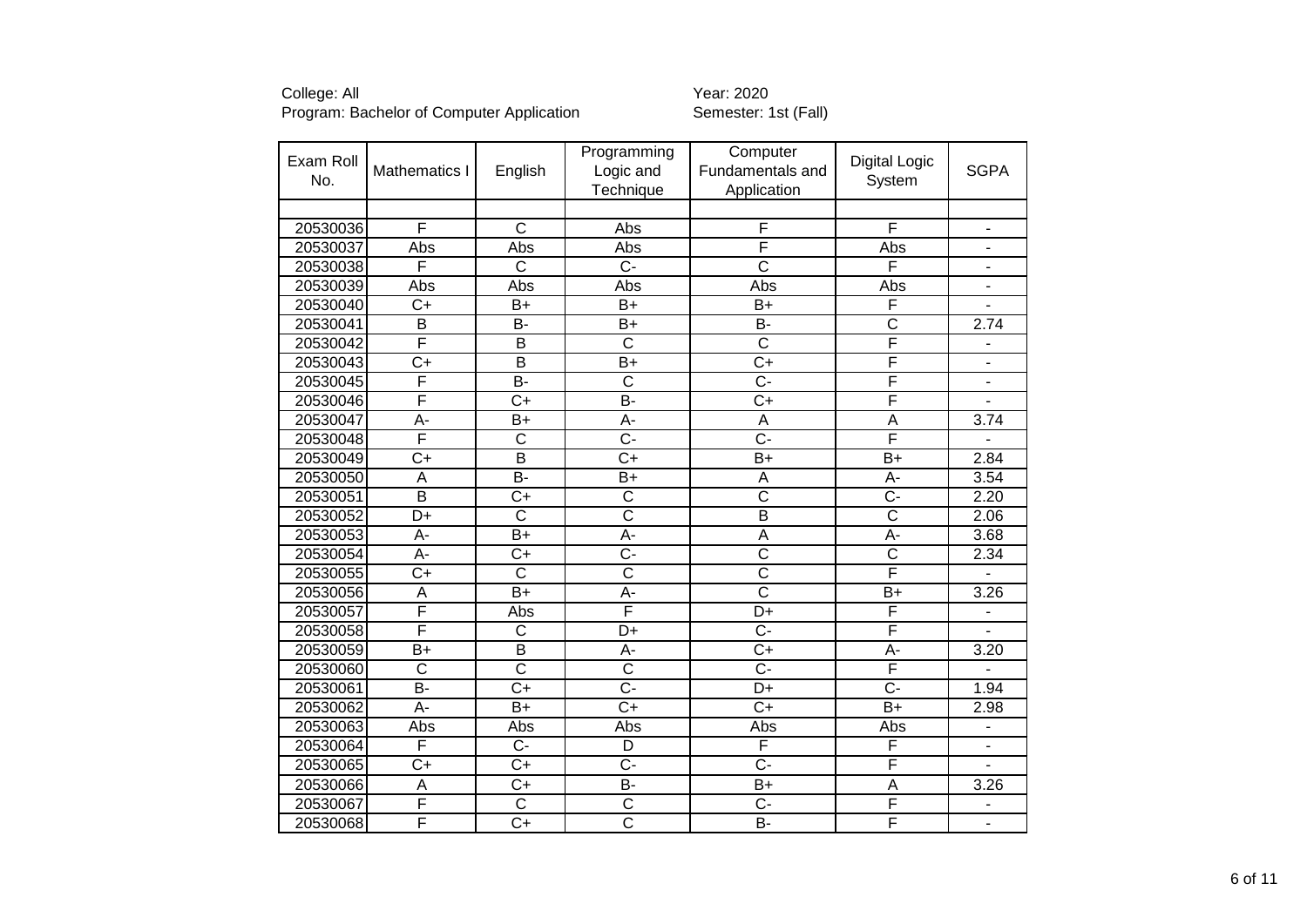|           |                         |                         | Programming               | Computer                |                         |                              |
|-----------|-------------------------|-------------------------|---------------------------|-------------------------|-------------------------|------------------------------|
| Exam Roll | Mathematics I           | English                 | Logic and                 | Fundamentals and        | <b>Digital Logic</b>    | <b>SGPA</b>                  |
| No.       |                         |                         | Technique                 | Application             | System                  |                              |
|           |                         |                         |                           |                         |                         |                              |
| 20530069  | A-                      | $\overline{C+}$         | $\overline{C+}$           | B-                      | B-                      | 2.74                         |
| 20530070  | $\overline{D}$ +        | $\overline{C+}$         | $B+$                      | A                       | $\overline{\text{c}}$   | 2.58                         |
| 20530071  | $B+$                    | $\overline{B}$          | A-                        | $\overline{\mathsf{A}}$ | $\overline{\text{c}}$   | 3.20                         |
| 20530072  | A                       | A-                      | A-                        | A                       | A                       | 3.88                         |
| 20530073  | $\overline{B+}$         | $\overline{B}$          | $\overline{B}$            | $\overline{\mathsf{B}}$ | F                       |                              |
| 20530074  | $\overline{A}$          | $\overline{C+}$         | $\overline{\text{c}}$     | $\overline{C}$ -        | A-                      | 2.74                         |
| 20530076  | F                       | $\overline{B}$          | A-                        | $\overline{B}$          | $\overline{C}$ -        |                              |
| 20530077  | $\overline{\mathsf{A}}$ | $\overline{\mathsf{B}}$ | $\overline{A}$ -          | $\overline{A}$          | $\overline{\mathsf{A}}$ | 3.74                         |
| 20530078  | $\overline{\text{c}}$   | $\overline{C}$          | $\overline{C+}$           | $\overline{\mathsf{B}}$ | F                       |                              |
| 20530079  | $\overline{C}$ -        | $\overline{\text{c}}$   | $\overline{C}$ -          | $\overline{C+}$         | F                       | $\sim$                       |
| 20530080  | $\overline{B}$          | $\overline{C+}$         | $\overline{B}$            | $\overline{B}$          | F                       | $\blacksquare$               |
| 20530081  | $\overline{B}$          | $\overline{\text{c}}$   | Expelled                  | $\overline{C+}$         | F                       |                              |
| 20530082  | $\overline{C+}$         | $\overline{\text{c}}$   | $\overline{B}$            | $\overline{A}$ -        | $\overline{C+}$         | 2.66                         |
| 20530083  | F                       | $\overline{\text{c}}$   | $\overline{C}$ -          | $\overline{D+}$         | F                       | $\overline{\phantom{0}}$     |
| 20530084  | $\overline{C+}$         | $\overline{C}$ -        | $\overline{C}$ -          | B-                      | $\overline{C}$ -        | 2.02                         |
| 20530085  | $\overline{B+}$         | $\overline{B}$          | $\overline{C+}$           | $\overline{\text{c}}$   | $\overline{\mathsf{B}}$ | 2.66                         |
| 20530086  | $\overline{B+}$         | $\overline{B+}$         | $\overline{B+}$           | $\overline{\mathsf{A}}$ | $\overline{\mathsf{B}}$ | 3.38                         |
| 20530087  | Abs                     | B                       | $B+$                      | Abs                     | Abs                     | ÷,                           |
| 20530088  | F                       | $\overline{B}$          | $\overline{\text{c}}$     | $\overline{C}$          | F                       | $\frac{1}{2}$                |
| 20530089  | $\overline{\text{c}}$   | $\overline{C+}$         | C-                        | $\overline{C}$          | F                       |                              |
| 20530090  | $B+$                    | $\overline{\text{c}}$   | C-                        | B-                      | $B+$                    | 2.60                         |
| 20530091  | $C+$                    | <b>B-</b>               | A-                        | A                       | $\overline{B}$          | 3.14                         |
| 20530092  | $B+$                    | $\overline{B}$          | A-                        | $\overline{\mathsf{A}}$ | $\overline{A}$ -        | 3.48                         |
| 20530093  | $\overline{C}$          | $\overline{C}$ -        | $\overline{C}$ -          | $\overline{B}$          | F                       | $\blacksquare$               |
| 20530094  | F                       | $\overline{C}$          | F                         | F                       | F                       | $\qquad \qquad \blacksquare$ |
| 20530095  | $\overline{B}$          | $\overline{B}$          | $\overline{\mathsf{D}^+}$ | $\overline{C}$ -        | $\overline{\mathsf{F}}$ |                              |
| 20530096  | A                       | $\overline{B}$          | A-                        | $\overline{B}$          | A                       | 3.54                         |
| 20530097  | $B+$                    | <b>B-</b>               | $\overline{A}$            | A-                      | $B+$                    | 3.40                         |
| 20530098  | <b>B-</b>               | B                       | A-                        | A-                      | <b>B-</b>               | 3.16                         |
| 20530099  | $\overline{C}$          | $\overline{B}$          | C-                        | $\overline{B}$          | F                       |                              |
| 20530100  | $\overline{B}$          | $\overline{B}$          | $\overline{C}$            | $\overline{B}$          | $\overline{C}$          | 2.54                         |
| 20530101  | F                       | $\overline{\text{c}}$   | $\overline{\text{c}}$     | $\overline{C+}$         | $\overline{\mathsf{F}}$ | $\overline{a}$               |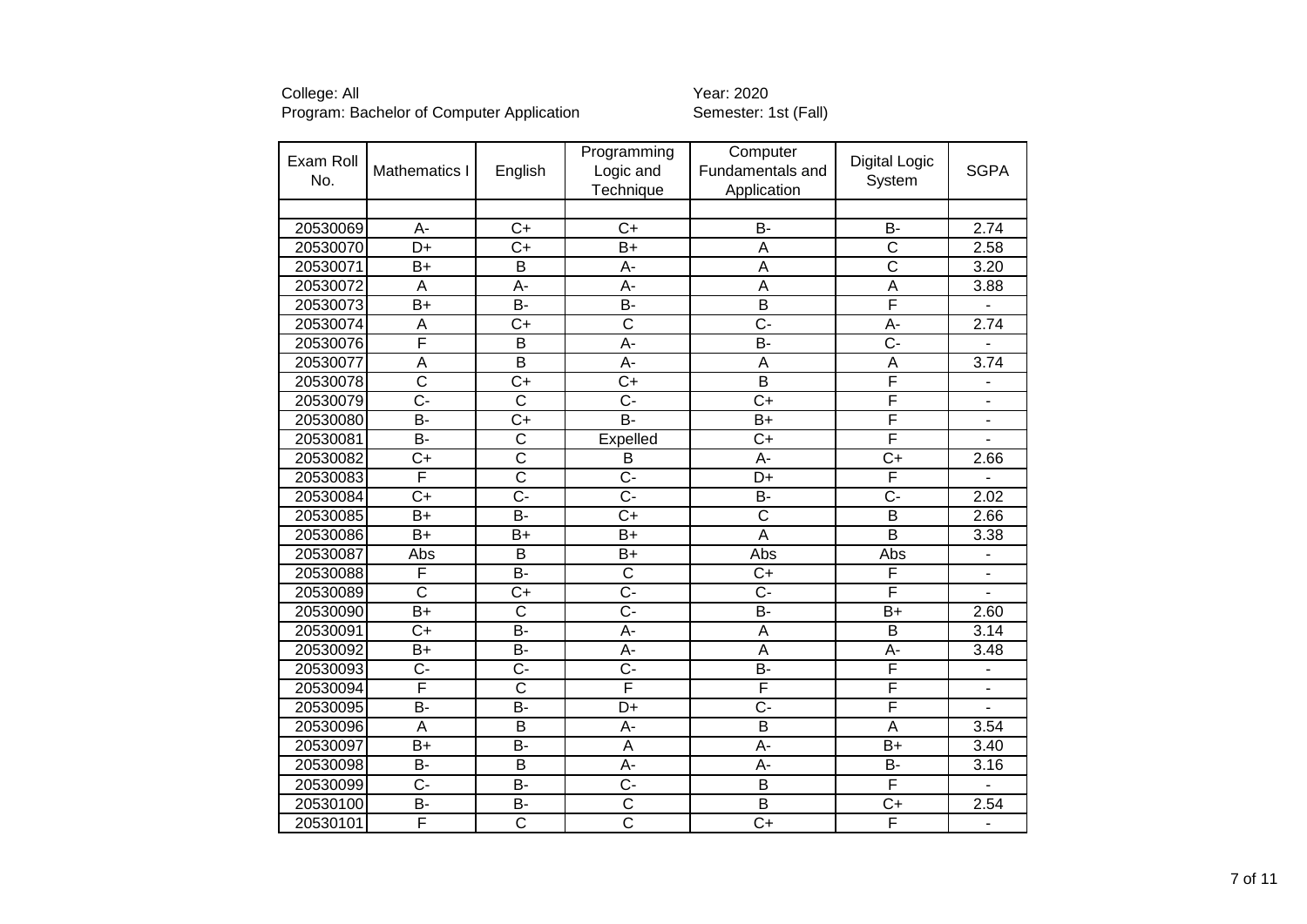|           |                       |                         | Programming           | Computer                |                       |                              |
|-----------|-----------------------|-------------------------|-----------------------|-------------------------|-----------------------|------------------------------|
| Exam Roll | Mathematics I         | English                 | Logic and             | Fundamentals and        | <b>Digital Logic</b>  | <b>SGPA</b>                  |
| No.       |                       |                         | Technique             | Application             | System                |                              |
|           |                       |                         |                       |                         |                       |                              |
| 20530102  | $\overline{C}$        | $C+$                    | $A -$                 | $A -$                   | $\overline{\text{c}}$ | 2.68                         |
| 20530103  | $C+$                  | $C+$                    | $C+$                  | A-                      | B-                    | 2.66                         |
| 20530104  | $\overline{C+}$       | $\overline{D+}$         | $\overline{C+}$       | <u>ក</u>                | F                     | $\blacksquare$               |
| 20530105  | $\overline{A}$ -      | $\overline{C+}$         | $\overline{\text{c}}$ | $\overline{\text{c}}$   | F                     | $\blacksquare$               |
| 20530106  | $\overline{C+}$       | $\overline{B}$          | A-                    | A-                      | F                     | $\overline{\phantom{a}}$     |
| 20530107  | $\overline{B+}$       | $\overline{B}$          | $\overline{C+}$       | $\overline{\mathsf{B}}$ | F                     |                              |
| 20530108  | $\overline{A}$        | $\overline{\text{c}}$   | $\overline{\text{c}}$ | $\overline{\mathsf{B}}$ | $\overline{B}$        | 2.80                         |
| 20530109  | $\overline{C}$        | $\overline{C}$ -        | $B+$                  | $\overline{C}$ -        | $\overline{D}$        | 1.88                         |
| 20530115  | F                     | $A -$                   | $\overline{B}$        | $\overline{\mathsf{B}}$ | F                     | $\overline{\phantom{0}}$     |
| 20530116  | F                     | $\overline{B}$          | $\overline{B+}$       | $\overline{B}$          | F                     | $\blacksquare$               |
| 20530117  | F                     | $\overline{B+}$         | A-                    | $\overline{B+}$         | $\overline{\text{c}}$ | $\overline{\phantom{a}}$     |
| 20530118  | $\overline{B+}$       | $\overline{A}$          | $A -$                 | $\overline{\text{c}}$   | F                     | $\blacksquare$               |
| 20530119  | F                     | $\overline{\mathsf{B}}$ | $\overline{B}$        | $\overline{\text{c}}$   | F                     | $\qquad \qquad \blacksquare$ |
| 20530120  | F                     | $B+$                    | A-                    | $B+$                    | F                     | $\overline{\phantom{0}}$     |
| 20530121  | $A -$                 | $\overline{A}$          | $A -$                 | $\overline{A}$          | $\overline{A}$        | 3.88                         |
| 20530122  | $\overline{A}$        | A                       | A                     | A-                      | $\overline{B+}$       | 3.74                         |
| 20530123  | F                     | $\overline{\text{c}}$   | F                     | F                       | F                     | ÷,                           |
| 20530124  | $\overline{\text{c}}$ | A                       | A-                    | A-                      | $\overline{B}$        | 3.22                         |
| 20530125  | $B+$                  | $\overline{A}$          | $\overline{A}$        | $B+$                    | $\overline{B}$        | 3.46                         |
| 20530126  | $\overline{\text{c}}$ | $B+$                    | $\overline{B}$        | B-                      | F                     |                              |
| 20530127  | F                     | A-                      | $B+$                  | <b>B-</b>               | F                     | $\overline{\phantom{a}}$     |
| 20530128  | F                     | $\overline{B}$          | $A -$                 | $\overline{\text{C}}$   | F                     |                              |
| 20530129  | $B+$                  | A                       | A                     | A-                      | $B+$                  | 3.66                         |
| 20530130  | A-                    | A                       | A                     | A-                      | $B+$                  | 3.74                         |
| 20530131  | $B+$                  | $\overline{B}$          | A-                    | B                       | $\overline{\text{c}}$ | 3.00                         |
| 20530132  | F                     | $\overline{\mathsf{F}}$ | $\overline{C+}$       | F                       | F                     | $\blacksquare$               |
| 20530133  | F                     | A                       | A-                    | $\overline{B}$          | F                     | $\blacksquare$               |
| 20530134  | $B+$                  | $\overline{B}$          | A-                    | $\overline{\text{C}}$   | F                     |                              |
| 20530135  | $B+$                  | A-                      | A-                    | B-                      | $\overline{\text{c}}$ | 3.08                         |
| 20530136  | $\overline{C}$        | $\overline{A}$          | A-                    | <b>B-</b>               | $\overline{C+}$       | 3.00                         |
| 20530137  | $\overline{B}$        | $B+$                    | $\overline{B}$        | $\overline{C+}$         | F                     |                              |
| 20530138  | A                     | A-                      | $B+$                  | $\overline{C+}$         | F                     | $\blacksquare$               |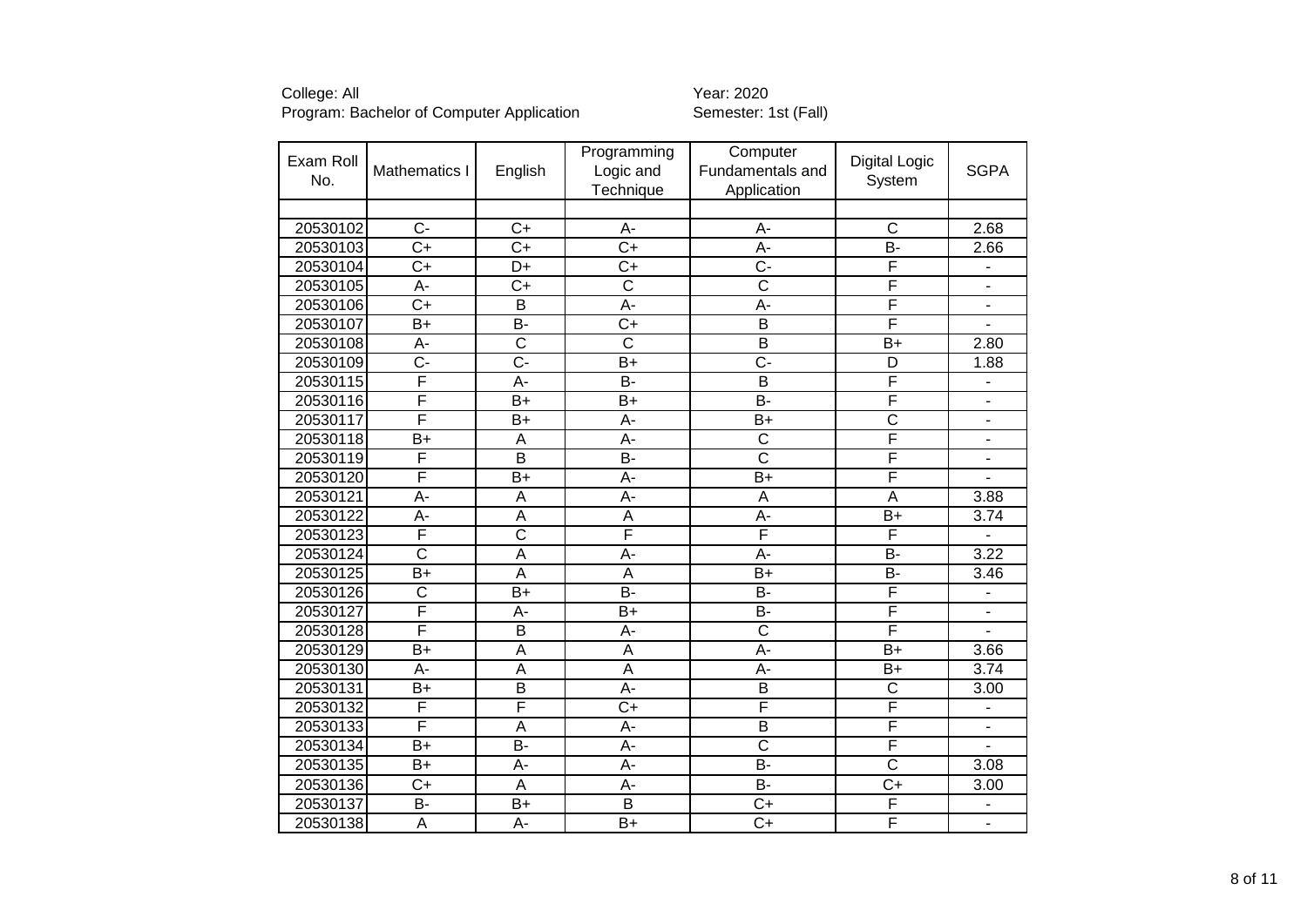| Exam Roll<br>No. | Mathematics I           | English                 | Programming<br>Logic and | Computer<br>Fundamentals and | <b>Digital Logic</b><br>System | <b>SGPA</b>                  |
|------------------|-------------------------|-------------------------|--------------------------|------------------------------|--------------------------------|------------------------------|
|                  |                         |                         | Technique                | Application                  |                                |                              |
|                  |                         |                         |                          |                              |                                |                              |
| 20530139         | F                       | <b>B-</b>               | $\overline{C+}$          | $\overline{\text{c}}$        | F                              | $\overline{\phantom{0}}$     |
| 20530140         | $\overline{\text{c}}$   | A                       | $B+$                     | $B+$                         | F                              | $\overline{\phantom{a}}$     |
| 20530141         | F                       | $\overline{B}$          | $\overline{C}$           | $\overline{C}$ -             | F                              | $\overline{\phantom{0}}$     |
| 20530142         | $\overline{\mathsf{C}}$ | $\overline{B+}$         | $\overline{\mathsf{B}}$  | $\overline{C}$               | F                              | ۰                            |
| 20530143         | Abs                     | Abs                     | Abs                      | $\overline{\text{c}}$        | Abs                            | ÷.                           |
| 20530144         | $\overline{B}$          | $\overline{A}$ -        | $\overline{B+}$          | $\overline{\text{c}}$        | F                              |                              |
| 20530145         | $\overline{C}$          | $\overline{\mathsf{A}}$ | A                        | A-                           | $A -$                          | 3.54                         |
| 20530146         | $\overline{A}$          | A-                      | $\overline{\mathsf{A}}$  | $\overline{B+}$              | $\overline{B}$                 | 3.66                         |
| 20530147         | F                       | $\overline{B}$          | F                        | $\overline{C}$ -             | F                              |                              |
| 20530148         | $\overline{C+}$         | $\overline{A}$          | A-                       | $\overline{B}$               | $\overline{\text{c}}$          | 2.94                         |
| 20530149         | $\overline{A}$          | $\overline{\mathsf{A}}$ | $\overline{\mathsf{A}}$  | $\overline{A}$ -             | $\overline{\mathsf{B}}$        | 3.74                         |
| 20530150         | F                       | $\overline{A}$          | $\overline{B}$           | $\overline{C+}$              | F                              | $\overline{\phantom{a}}$     |
| 20530151         | F                       | $\overline{B}$          | $\overline{C+}$          | F                            | F                              |                              |
| 20530152         | $\overline{B+}$         | A-                      | A-                       | $\overline{A}$ -             | $\overline{B}$                 | 3.42                         |
| 20530153         | $\overline{C+}$         | $\overline{\mathsf{B}}$ | F                        | $\overline{\mathbb{C}}$ -    | F                              | $\qquad \qquad \blacksquare$ |
| 20530154         | F                       | A-                      | $\overline{C+}$          | $B+$                         | F                              | $\overline{a}$               |
| 20530155         | $\overline{C+}$         | $A -$                   | $\overline{B}$           | $\overline{\text{c}}$        | F                              | ÷.                           |
| 20530156         | A                       | A-                      | A                        | $B+$                         | $B+$                           | 3.66                         |
| 20530157         | $\overline{A}$ -        | $\overline{A}$          | $\overline{\mathsf{A}}$  | A-                           | $B+$                           | 3.74                         |
| 20530158         | F                       | $\overline{C}$          | F                        | F                            | F                              |                              |
| 20530159         | $\overline{C}$ -        | $B+$                    | $\overline{B}$           | Abs                          | Abs                            |                              |
| 20530162         | $\overline{\text{c}}$   | $B+$                    | A-                       | A                            | $\overline{C}$                 | 3.06                         |
| 20530163         | F                       | $C+$                    | C-                       | B-                           | F                              |                              |
| 20530164         | $\overline{\text{c}}$   | <b>B-</b>               | $\overline{C+}$          | A                            | F                              |                              |
| 20530165         | A-                      | A                       | B                        | A                            | $\overline{C}$                 | 3.40                         |
| 20530166         | F                       | A-                      | $\overline{\text{c}}$    | $B+$                         | F                              | $\blacksquare$               |
| 20530167         | $\overline{C}$ -        | $\overline{C+}$         | $C+$                     | $C+$                         | F                              | ۰                            |
| 20530168         | $\overline{C}$          | B                       | B-                       | A-                           | F                              | $\overline{\phantom{a}}$     |
| 20530169         | $\overline{\text{c}}$   | A-                      | $B+$                     | $B+$                         | F                              | $\overline{\phantom{0}}$     |
| 20530170         | F                       | $\overline{B}$          | $C+$                     | B                            | F                              | $\overline{\phantom{0}}$     |
| 20530171         | $\overline{C+}$         | $B+$                    | $C+$                     | $\overline{C}$               | F                              | $\overline{\phantom{0}}$     |
| 20530172         | F                       | $\overline{\text{c}}$   | $\overline{C}$           | $\overline{\text{c}}$        | F                              |                              |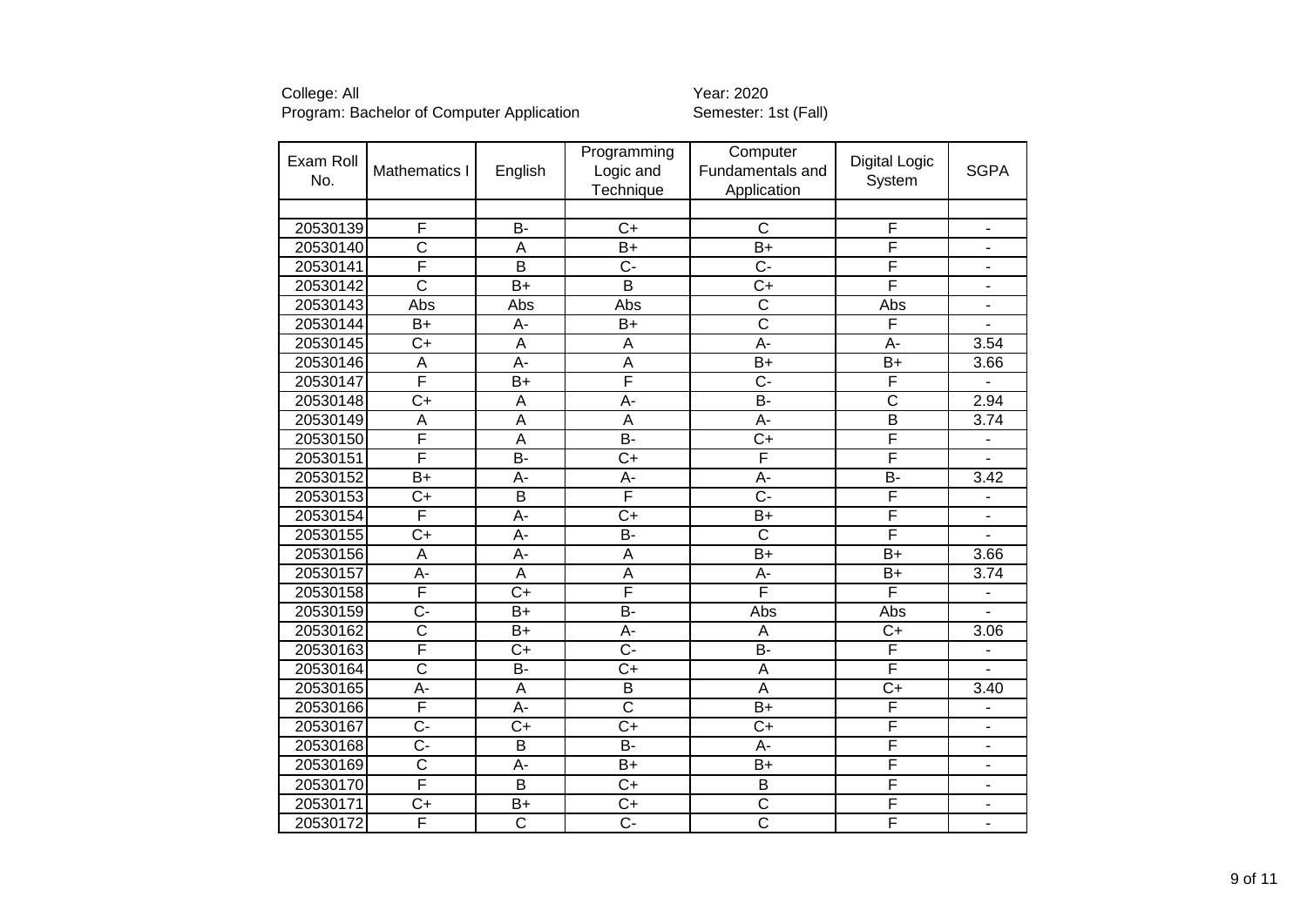|           |                          |                         | Programming             | Computer                |                      |                          |
|-----------|--------------------------|-------------------------|-------------------------|-------------------------|----------------------|--------------------------|
| Exam Roll | Mathematics I            | English                 | Logic and               | Fundamentals and        | <b>Digital Logic</b> | <b>SGPA</b>              |
| No.       |                          |                         | Technique               | Application             | System               |                          |
|           |                          |                         |                         |                         |                      |                          |
| 20530173  | B                        | A                       | $\overline{B}$          | $B+$                    | F                    | $\overline{\phantom{a}}$ |
| 20530174  | $C+$                     | $\overline{C}$          | $\overline{C}$          | <b>B-</b>               | F                    | $\overline{\phantom{a}}$ |
| 20530175  | A                        | A                       | $\overline{B}$          | $\overline{C}$          | F                    | $\blacksquare$           |
| 20530176  | F                        | $\overline{\mathsf{B}}$ | $\overline{C+}$         | Abs                     | F                    | $\overline{\phantom{0}}$ |
| 20530177  | $\overline{\mathsf{D+}}$ | $\overline{B}$          | $\overline{A}$ -        | $\overline{B+}$         | F                    | $\overline{\phantom{0}}$ |
| 20530178  | F                        | $\overline{B+}$         | $\overline{A}$ -        | $\overline{B}$          | F                    | $\blacksquare$           |
| 20530179  | Abs                      | Abs                     | Abs                     | Abs                     | Abs                  | $\overline{\phantom{0}}$ |
| 20530180  | F                        | A-                      | $\overline{B}$          | $\overline{B}$          | F                    | $\blacksquare$           |
| 20530181  | F                        | $\overline{A}$ -        | F                       | $\overline{\text{c}}$   | Expelled             | $\overline{\phantom{0}}$ |
| 20530182  | F                        | $\overline{B}$          | B-                      | $\overline{C+}$         | F                    | $\overline{a}$           |
| 20530183  | F                        | $\overline{\mathsf{B}}$ | $\overline{B}$          | $\overline{B}$          | F                    | $\overline{\phantom{m}}$ |
| 20530184  | Abs                      | $\overline{B+}$         | $\overline{C+}$         | $\overline{B}$          | Abs                  | $\blacksquare$           |
| 20530185  | F                        | B-                      | $\overline{C+}$         | $\overline{\text{c}}$   | F                    | $\blacksquare$           |
| 20530186  | $\overline{C}$           | $\overline{B+}$         | $\overline{B}$          | $\overline{B}$          | F                    | $\blacksquare$           |
| 20530187  | $\overline{\text{c}}$    | A-                      | $\overline{\mathsf{B}}$ | $\overline{B+}$         | F                    | $\blacksquare$           |
| 20530188  | $\overline{B}$           | A                       | $B+$                    | A-                      | $\overline{C+}$      | 3.26                     |
| 20530189  | $\overline{B}$           | $\overline{A}$          | $\overline{\mathsf{B}}$ | $\overline{\mathsf{A}}$ | F                    | $\overline{\phantom{a}}$ |
| 20530190  | $\overline{B}$           | A                       | $\overline{\mathsf{B}}$ | A                       | F                    |                          |
| 20530191  | Abs                      | Abs                     | Abs                     | Abs                     | Abs                  | $\blacksquare$           |
| 20530192  | $\overline{C}$           | $B+$                    | $C+$                    | $B+$                    | F                    | $\overline{\phantom{0}}$ |
| 20530193  | F                        | $C+$                    | $C+$                    | B-                      | F                    | $\blacksquare$           |
| 20530194  | $\overline{\text{c}}$    | $\overline{A}$ -        | $\overline{B}$          | $\overline{B}$          | F                    | $\overline{\phantom{a}}$ |
| 20530195  | F                        | $B+$                    | $C+$                    | B                       | F                    | $\overline{\phantom{a}}$ |
| 20530197  | F                        | $\overline{B}$          | $\overline{\text{c}}$   | $\overline{C+}$         | F                    |                          |
| 20530198  | $\overline{C+}$          | $\overline{B+}$         | $\overline{\mathsf{B}}$ | F                       | $\overline{B}$       |                          |
| 20530199  | A-                       | A                       | A                       | A                       | A-                   | 3.88                     |
| 20530200  | A-                       | A-                      | A                       | A                       | A-                   | 3.82                     |
| 20530201  | $\overline{\text{c}}$    | $\overline{C+}$         | $\overline{B}$          | $B+$                    | F                    | $\blacksquare$           |
| 20530202  | B-                       | F                       | B                       | B                       | B+                   | $\overline{\phantom{0}}$ |
| 20530203  | F                        | $\overline{C+}$         | F                       | $\overline{C+}$         | F                    |                          |
| 20530204  | A                        | A-                      | A-                      | A                       | $\overline{A}$       | 3.88                     |
| 20530205  | F                        | $\overline{\text{c}}$   | F                       | $\overline{C}$          | F                    |                          |